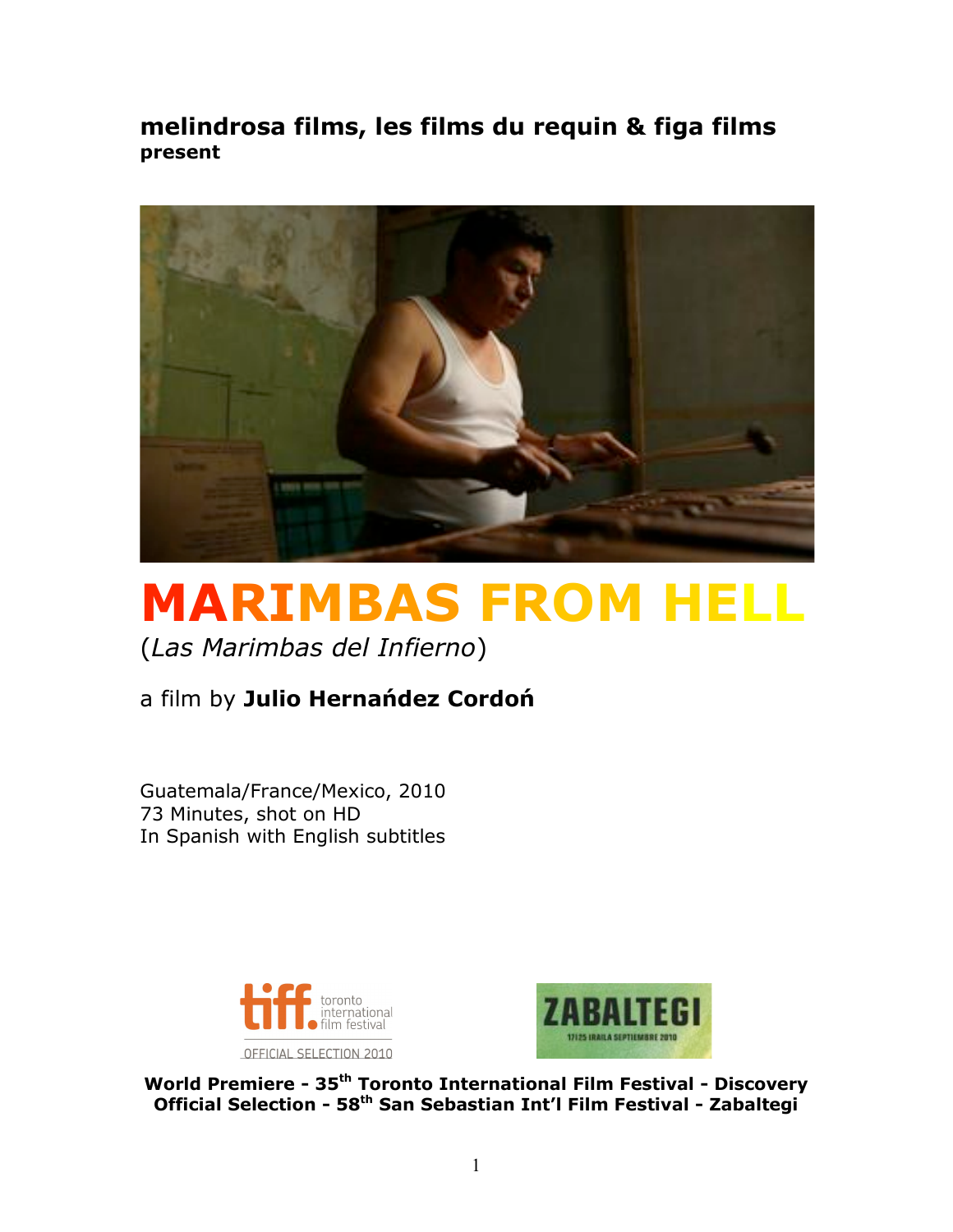### **SYNOPSIS**



Don Alfonso has fallen victim to an extortion scheme. Fearing that his neighbors, his fellow musicians, and the neighborhood gangs might harm, his family, or his beloved marimba, (Guatemala's traditional indigenous instrument), he sends his wife and daughters into hiding. He then flees his house, accompanied only by his marimba. As if nothing else could go wrong, another tragedy befalls Don Alfonso. Due to economic strife, and dwindling interest in traditional music, he is fired from his job as a musician in a restaurant. Out of desperation, he decides to fuse marimba with heavy metal.



He turns to his godson Chiquilin, a street-wise kid that is hooked on glue sniffing, and together they look for Blacko, a mythical rocker in the Guatemalan underground metal scene. Blacko, a medical doctor, ex Satanist-worshiper, turned fundamentalist Orthodox Jew/born again Christian, is also looking for an opportunity to continue doing what he loves the most: heavy metal.



Don Alfonso, Chiquilin and Blacko live in a country that ignores them. Thus, they accept their differences and come together as the **Marimbas del Infierno** (*Marimbas from Hell*), playing a new kind of music style, never imagined or heard before.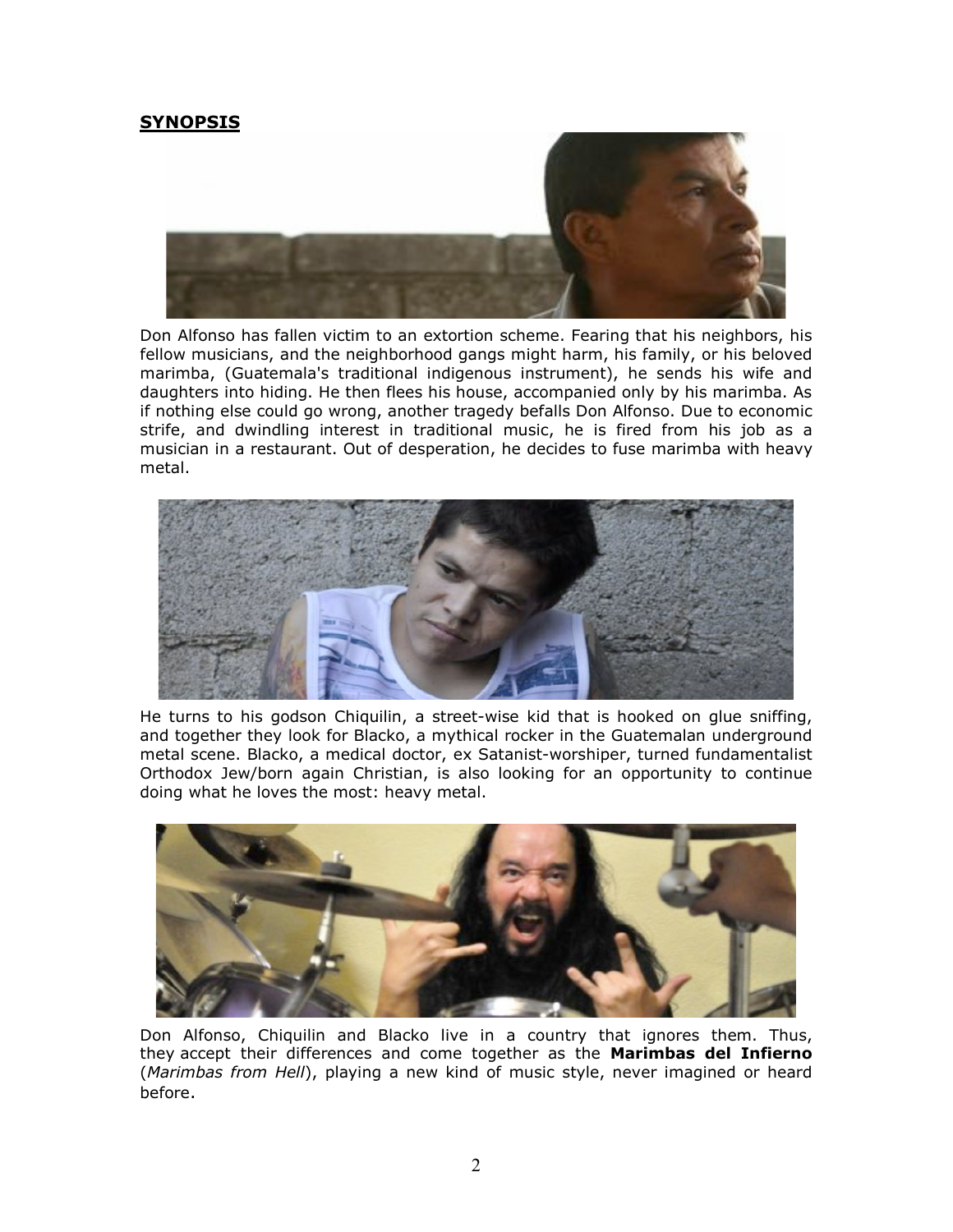# **CAST**

Alfonso Tunché – Don Alfonso Blacko González - Blacko Víctor Hugo Monterroso - Chiquilín

# **CREW**

Written & Directed by Julio Hernandez Cordon Produced by Julio Hernández Cordón, Pamela Guinea & Cyriac Auriol Co-Produced by Michel Lipkes & Julio Guillermo Bárcenas Sánchez (Axolote Cine), and Rafa Tres (Códice Cinema) Director of Photography - María Secco Editing - Lenz Claure Sound - Antoine Brochu & Olivier Peria Original Music - Guerreros del Metal & Bacteria Sound System



# **DIRECTOR'S STATEMENT**

My intent is to tell a story about present day Guatemala, with heavy metal and marimba as a backdrop. With that in mind, I decided to use real musicians, with their actual problems, dreams and frustrations.

I find it important as a storyteller to use elements of reality that move me and hurt me, but that also make me smile. I search for real stories to tell, and want my work to mirror the place I come from. I combine these elements with my point of view and imagination to create stories that can only be told in Guatemala.

That's why this is a film that mixes marimba and heavy metal, reality and fiction, and (why not?) very unlikely characters. They would probably have never come together if not for **Las Marimbas del Infierno** *(Marimbas from Hell)*.

# *-Julio Hernández Cordón*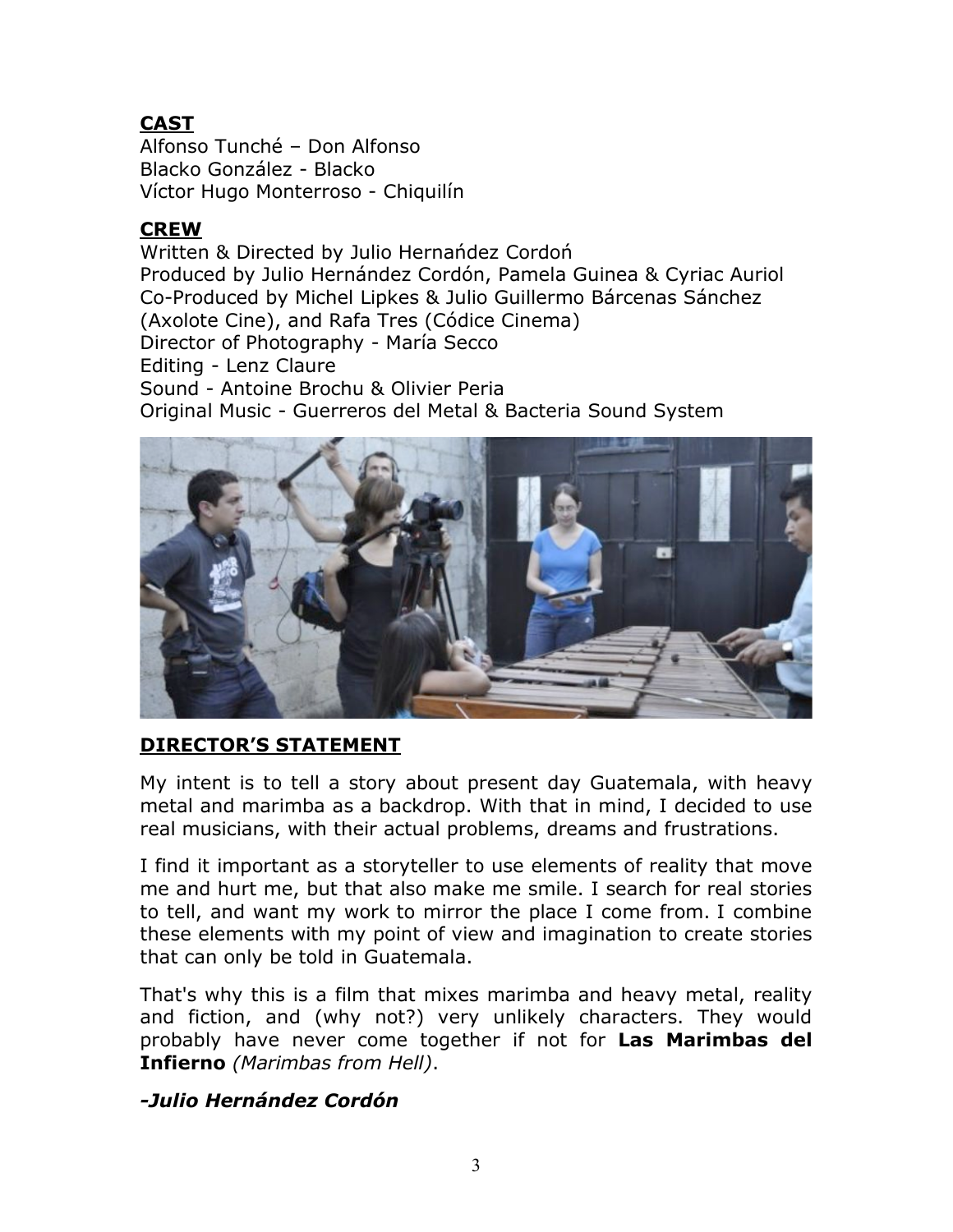## **DIRECTOR'S BIOGRAPHY**

Julio Hernández Cordón was born in **1975** in Raleigh, North Carolina, USA, to a Mexican father and a Guatemalan mother. He was raised in México, Costa Rica and Guatemala.

Julio began his studies in the field of Communication and Journalism at the University Rafael Landívar in Guatemala. He further developed his vocation for filmmaking at the Centro de Capacitación Cinematográfica (CCC), in México City.

With **Las Marimbas del Infierno** he won the 16th Valdivia Film Coproduction Sessions & Venture Forum (Foro de Inversiones y Sesiones de Coproducción). He also won the Hubert Bals Grant for digital production at the 2011 Rotterdam Film Festival.

#### **DIRECTOR'S FILMOGRAPHY**

**POLVO** (*Dust*), in pre-production. Feature, 80 min. Begins shooting in November 2010.

#### **Awards**

Co-Production Award at Ibermedia during the first session 2010. In coproduction with Tic-Tac Producciones (Spain) and Fábula (Chile). Project Award at Ibermedia during the second session, 2009. Selected for the 18th La Residence de la Cinefondation - Cannes Film Festival, France, 2009.

Grant Winner at the 13th Screenplay Development Fund in Amiens - France, 2008.

**GASOLINA**, 2008. Feature, 74 min.

#### **Awards**

Best Director - Tarapaca Festival - Chile, 2010. International Jury's Special Mention - BAFICI - Argentina, 2009. Jury's Special Mention – Miami International Film Festival - USA, 2009. Horizontes Latinos Prize - Best Latin-American Film - San Sebastián Film Festival, 2008. Best Central American Film - Icaro Film Festival - Guatemala, 2008. Prize of the Industry, Cine en Construcción - San Sebastián Film Festival – Spain, 2007. Casa de América - Cine en Construcción - San Sebastián Film Festival – Spain, 2007.

CICAE Award - Cine en Construcción - San Sebastián Film Festival - Spain, 2007.

Production Award to a First Film - Cinergia - Costa Rica, 2006.